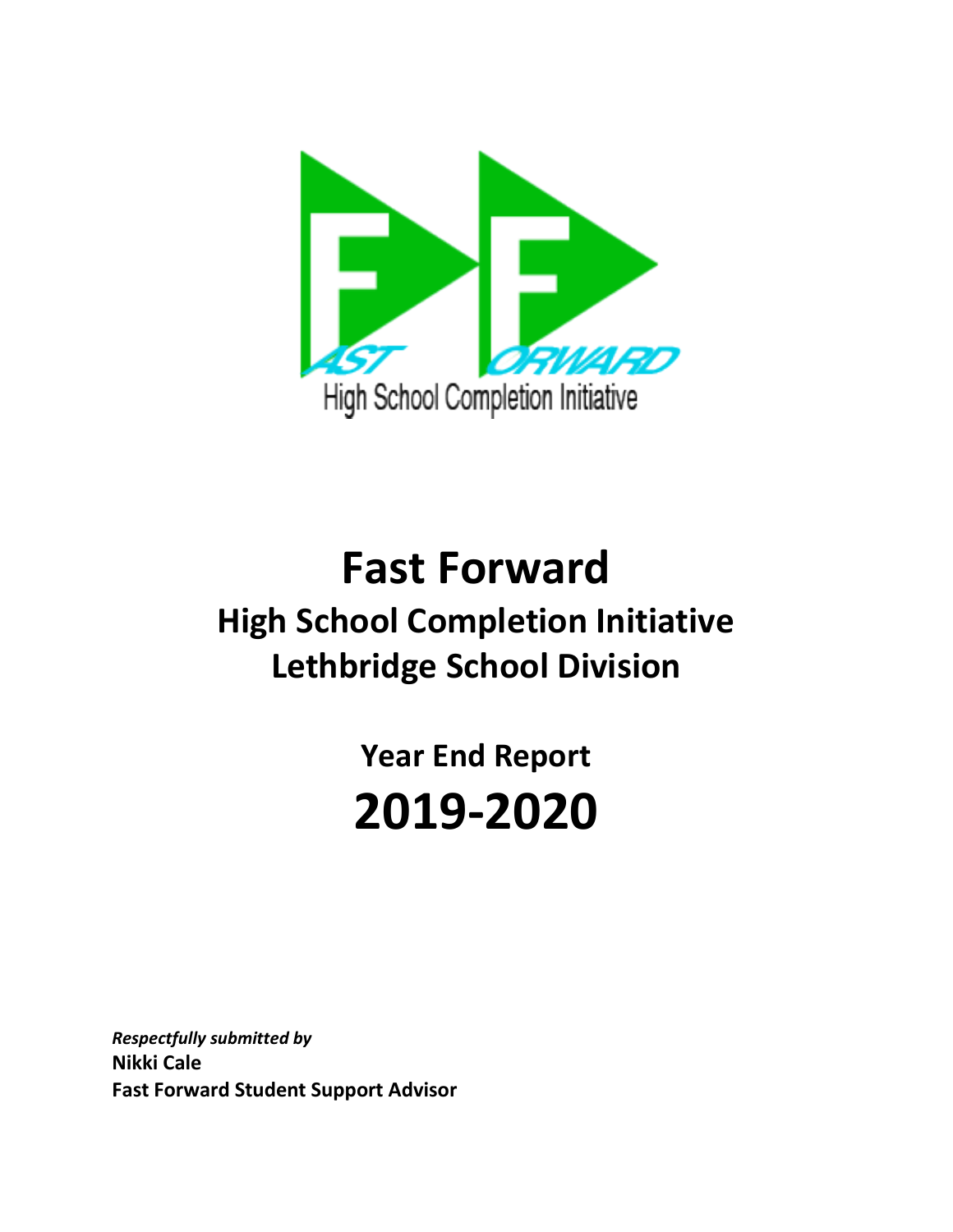The 2019-2020 academic year celebrates the **ELEVENTH** year of operation for the Fast Forward High School Completion Initiative in Lethbridge School Division. As the data and details in this report demonstrate, this has been a rewarding and record-breaking year.

Since its beginning in December 2009, Fast Forward has, and continues to, support Alberta Education's High School Completion Strategic Framework, and is aligned with the principle that "…. school completion is a significant predictor of a person's long-term health, economic success and general well-being." (Janosz, M et. Al. 1997)

As the same author states, "…. the completion rate is a key marker of the efficiency of the formal K-12 school system." As such, the ultimate goal of Fast Forward is to provide high school students, who did not graduate or who are at-risk of not graduating, the extra support and assistance needed to complete their high school education and receive an Alberta High School Diploma. **During the 2019-2020 academic year MORE students than ever before earned High School diplomas.**

The statistics presented below substantiate and confirm the value of Fast Forward's work in supporting high school completion.

#### **FAST FORWARD DURING THE PANDEMIC**

Student support and contact was dramatically increased during the closure of schools. Often times contact was made primarily as a wellness check while also encouraging academic engagement. Contact went from weekly, to nearly daily for some students. An increased effort was made to connect with family members, guardians and support people for Fast Forward students on a regular basis. It was important to confirm that students were safe, had consistent access to food and that mental health was being adequately supported. Every effort was made to fill in the social, emotional, and physical gaps previously fulfilled while at school and to meet student needs holistically while they were homebound. The Student Support Advisor regularly did sidewalk and front lawn visits, delivered personal supplies, gift cards and school materials. Communication with students included uploading encouraging or informative videos on Microsoft Teams as well as using Facetime with some students so that we could imitate our habitual face-to-face connection as closely as possible. Student sleep and wake patterns changed quickly, and oftentimes it became necessary to connect with students in the evening.

Important to note - historically, Fast Forward continues to accept new student intakes throughout the school year even well into summer school. However, **there were NO new registrations into Fast Forward after the provincial government announcement on March 15, 2020 of school closures across the province due to the global pandemic.** In the weeks following lock down, many intake appointments had to be cancelled and all new inquiries were strongly encouraged to rebook appointments in September. It could be assumed that, without the school closure, Fast Forward registrations would have continued to increase into the spring as it has done so in previous years.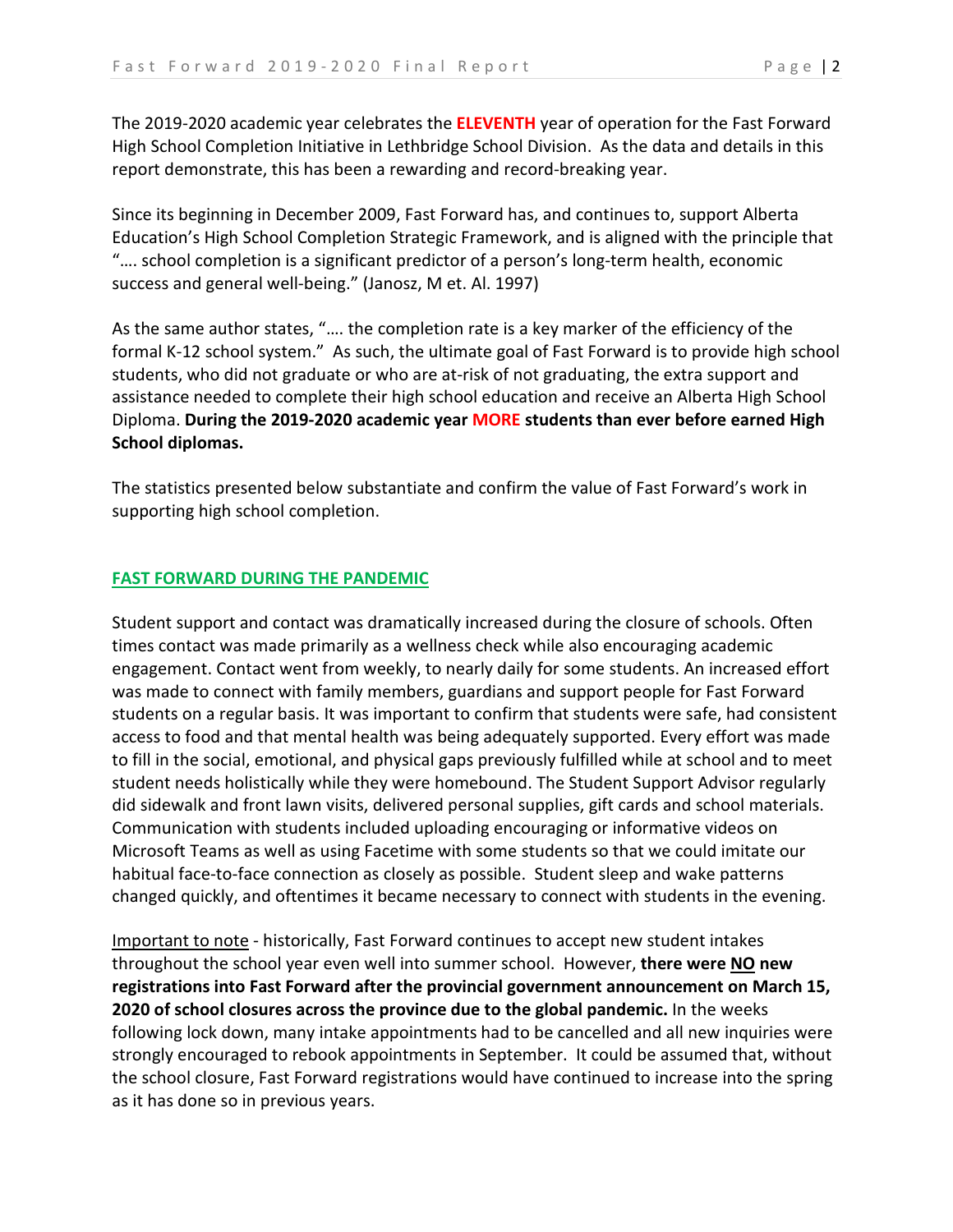Also, there were a number of Fast Forward students registered to challenge diploma exams in June and August which students were unable to write because of the provincial decision to cancel diploma exam writing. (Diploma exams were reinstated for the August sitting, however, in our area it was restricted to only students registered in summer school classes. If a student was challenging a diploma exam, he or she would have had to travel to Calgary.) Both of these situations directly affected the potential of Fast Forward's overall data in the 2019-2020 school year.

#### **SUCCESS AND STRATEGIES THAT INFORM OUTCOMES, MEASURES and PROCESSES**

Over the eleven years of operation, several effective strategies are apparent when determining successful patterns and outcomes in students of the Fast Forward High School Completion Initiative. It is a priority of the Fast Forward High School Completion Initiative to provide directed and focused support and assistance to vulnerable groups of students whose completion rates are traditionally lower than the norm. Vulnerable student groups might include students living independently, young parents, students living in poverty, students who have suffered a tragedy such as loss of a parent, students in care, Indigneous students, ESL students, LGBTQ2+ students, or students with mental health or addiction issues. The main role of the Student Support Advisor is to collaboratively establish and support the students' academic direction and goals while being cognizant of individual needs and implementing nontraditional support and involvement that goes beyond the role of a school based advisor.

The best and most important practices for successfully supporting and advising Fast Forward students seem to be:

**1. Relationship!! Relationship!! Relationship!!** – it is crucial that students feel welcomed, valued, respected and supported. It is essential that the Student Support Advisor develop a non-judgmental, safe and trusting relationship with every student.

**2. Flexibility** - life circumstances change frequently and often drastically for many vulnerable students. As a result of disruption or change in their personal lives, some students may begin their coursework, then lag or come to a standstill only to resume their studies at a later date. Most students do not quit in a formal sense; but tend to fade away. It is very important to keep the doors open for a positive continuation or re-entry into the school system. There are many students who resume contact after a three or four month absence because they feel safe and welcomed by the Student Support Advisor. It is important to recognize these interruptions to learning as (usually) temporary and respond in a manner that respectfully acknowledges these changes, while being flexible to adapt goals, and maintain realistic accountability on the part of the student.

**3. Choices** – students create and follow unique learning paths that are often not linear. Many students who have left high school or who have not completed within the traditional three year timeframe, do not want to (or it's not practical to) return to their previous High School. The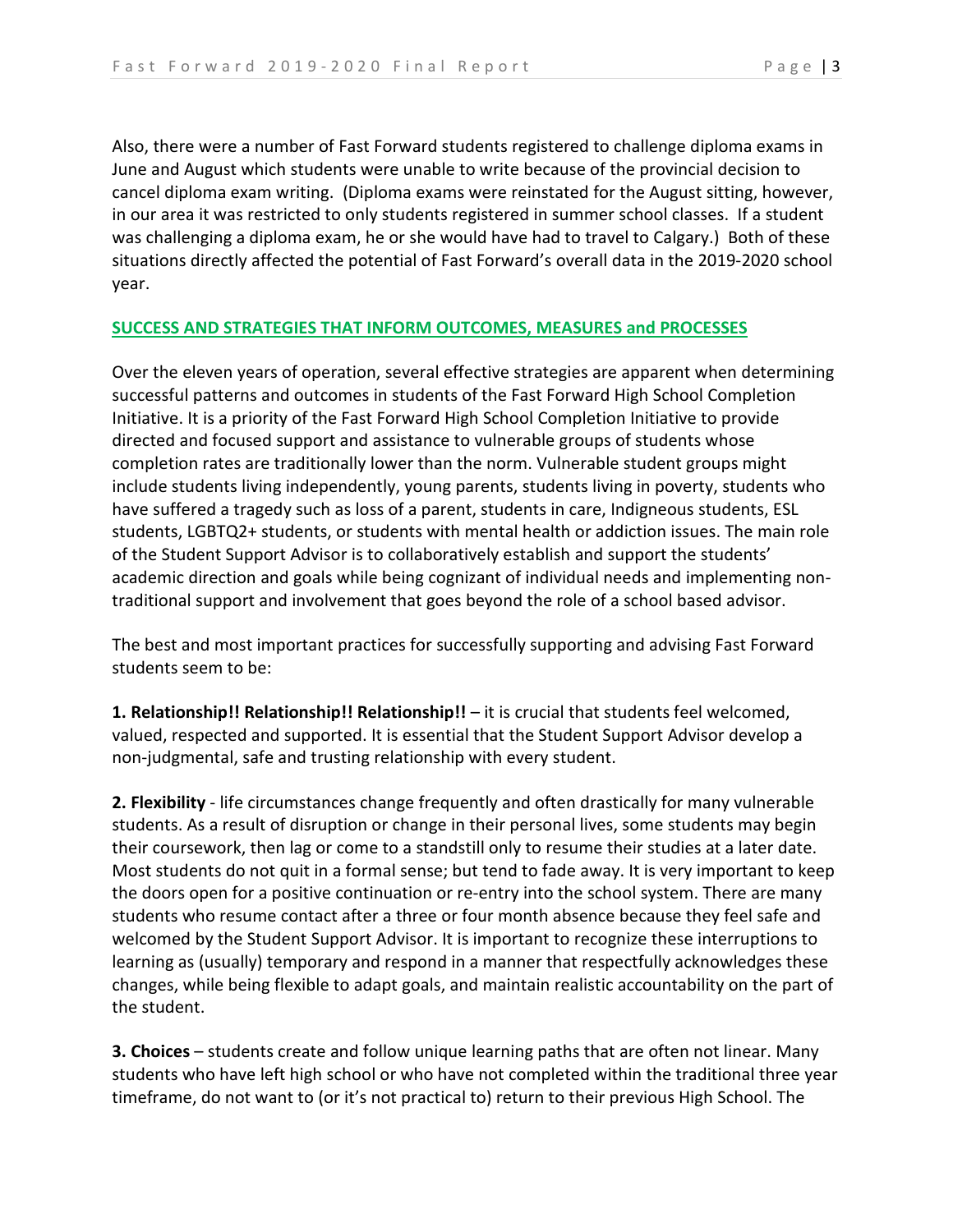majority of students prefer the divergent options offered at Victoria Park High School because of the choices (distributed learning, tutorials, classroom classes, blend of both), flexibility, and independent learning process, especially if they have also entered the work force.

**4. Relevance** – the unique circumstance of each student needs to be considered when planning and setting goals. The Student Support Advisor, together with the student needs to be able to have honest and safe conversations about lifestyle, learning needs and academic and career goals. The Student Support Advisor needs to be able to read a transcript and decipher the best route for individual students, making the most efficient use of time to reach goals while considering and appreciating the student's current life situation. Some students will pursue the completion of their High School diploma, others will explore career options that, with specific course pre-requisites completed, can begin a trade or a college program; and still other students will upgrade courses to enter into a University program. The goal with each student is to move forward in a positive way to reach academic and career goals that are realistic and attainable for them specifically.

**5. Staying connected** – the Student Support Advisor connects weekly (or more frequently) with students. The preference is for face-to-face weekly connection, and when this is not possible, the second most common way to connect with students is through texting. Sometimes, especially for students who are also employed, face-to-face connections might happen in public spaces off-campus and/or after office hours. Face-to-face interaction is imperative to affirm a genuine and caring relationship, to assess and adjust goals, to provide ongoing encouragement and accountability, to celebrate success and oftentimes to exchange materials. Persevering and maintaining these ongoing face-to-face connections is so important because phone and internet usage for students is often sporadic, changes or discontinues. The relationship established early on allows students who fade or disappear during the school year to resurface comfortably knowing that they will be warmly and enthusiastically welcomed without judgement. The Student Support Advisor maintains contact with some students who have left school for extended periods of time, (for example, to have a baby) knowing that maintaining this relationship even when they are not formally a current Fast Forward student is also a strategy to encourage the student to return to school as soon as possible. Contact with students is also maintained over the summer to ensure student's successful completion of summer school courses.

**6. Tracking progress** – the Student Support Advisor keeps continuous records of student goals (both academic and personal) as well as barriers and achievements. This helps students focus on both smaller and bigger picture goals, helps hold students accountable and it certainly helps students see and celebrate their progress. Tracking student progress is a tool that supports and encourages student growth and often times provides a tangible, visual representation of student successes.

**7. Collaborative partnerships** – the Student Support Advisor facilitates student connection to relevant community agencies to help meet individual student needs. Common examples of community connection and support that undoubtably influences and affect academic progress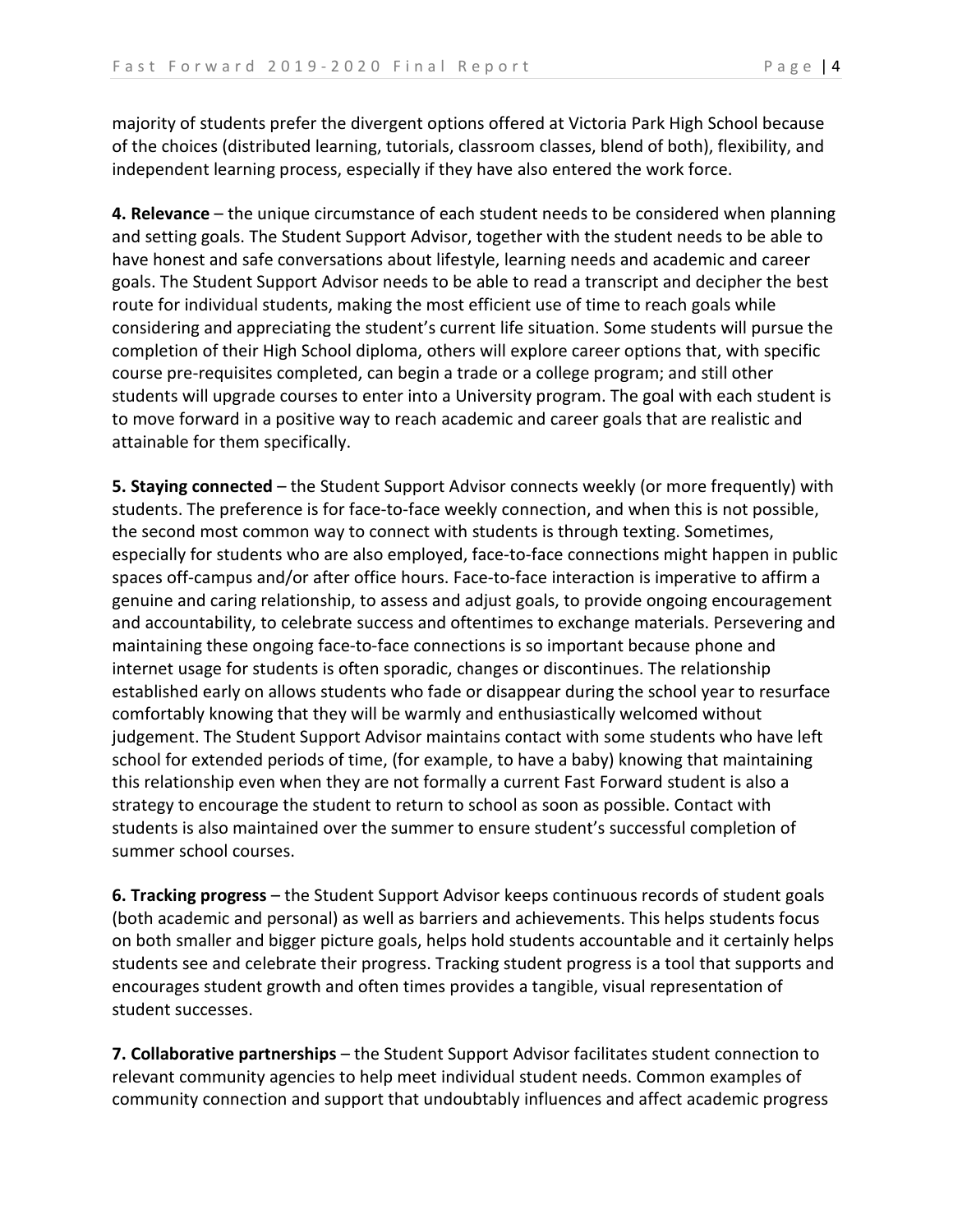for students include, resources for mental health and addictions as well as homelessness and financial need. There is a strong collaborative relationship between Alberta Mental Health, Lethbridge Family Services, Alberta Works and Woods Homes that result in many referrals and shared students.

**8. Supporting transitions** – some students are anxious and unsure of the process required to move onto post-secondary studies. The Student Support Advisor breaks the process into manageable steps and assists students to make connections with advisors at post-secondary institutions. This often involves setting up appointments, sometimes accompanying the student to the appointment and sometimes helping students apply for admission. It also includes promoting opportunities such as career fairs and open houses at post-secondary institutions. The same is true for students entering into a trade, information, support and connection is provided by the Student Support Advisor.

**9. Celebrating accomplishments** – even small accomplishments (completing a difficult module or quiz, attending classes for a consecutive week) are celebrated. This acknowledgement of achievements is motivation for students to keep on going. Students require and deserve celebration and ongoing encouragement in meeting their academic and career goals.

**10. Personal Initial Contact** – A personal, positive and warm phone conversation is essential when working through the grade 12 classes of the previous school year from all division high schools of students who have not yet earned their high school diploma. The information provided by the Student Support Advisor needs to be optimistic and encouraging. Many students do not know how many credits they have or how many courses they need to complete, so when they are presented with a tentative plan or other options, it can be surprising and overwhelming. Sometimes students don't have the belief in themselves to commit to the process during the initial contact made by the Student Support Advisor. Many students do not respond to the initial contact immediately and may not respond with any action for a few months, or even a year or more. However, if the initial contact can spark HOPE, the seed has been planted, and as the students begins to realize and believe that it is indeed possible to achieve their academic or career goals, and that they would be well supported during the process, they are much more likely to open themselves up to possibilities.

#### **STUDENT RECRUITMENT**

At the end of June (and ongoing) of each school year, the list of students from grade 12 classes across Lethbridge School Division who were to have graduated are checked on PASI to ensure each has student has earned their High School diploma. The Fast Forward Student Support Advisor is the undertaker of this task for all five high schools in Lethbridge School Division. This task is worked on throughout July and August, and for students writing diploma exams in August, their credential checks occur in September or beyond. This is the main form of student recruitment for Fast Forward, with the primary goal being to support our school division's nongraduated students through to completion.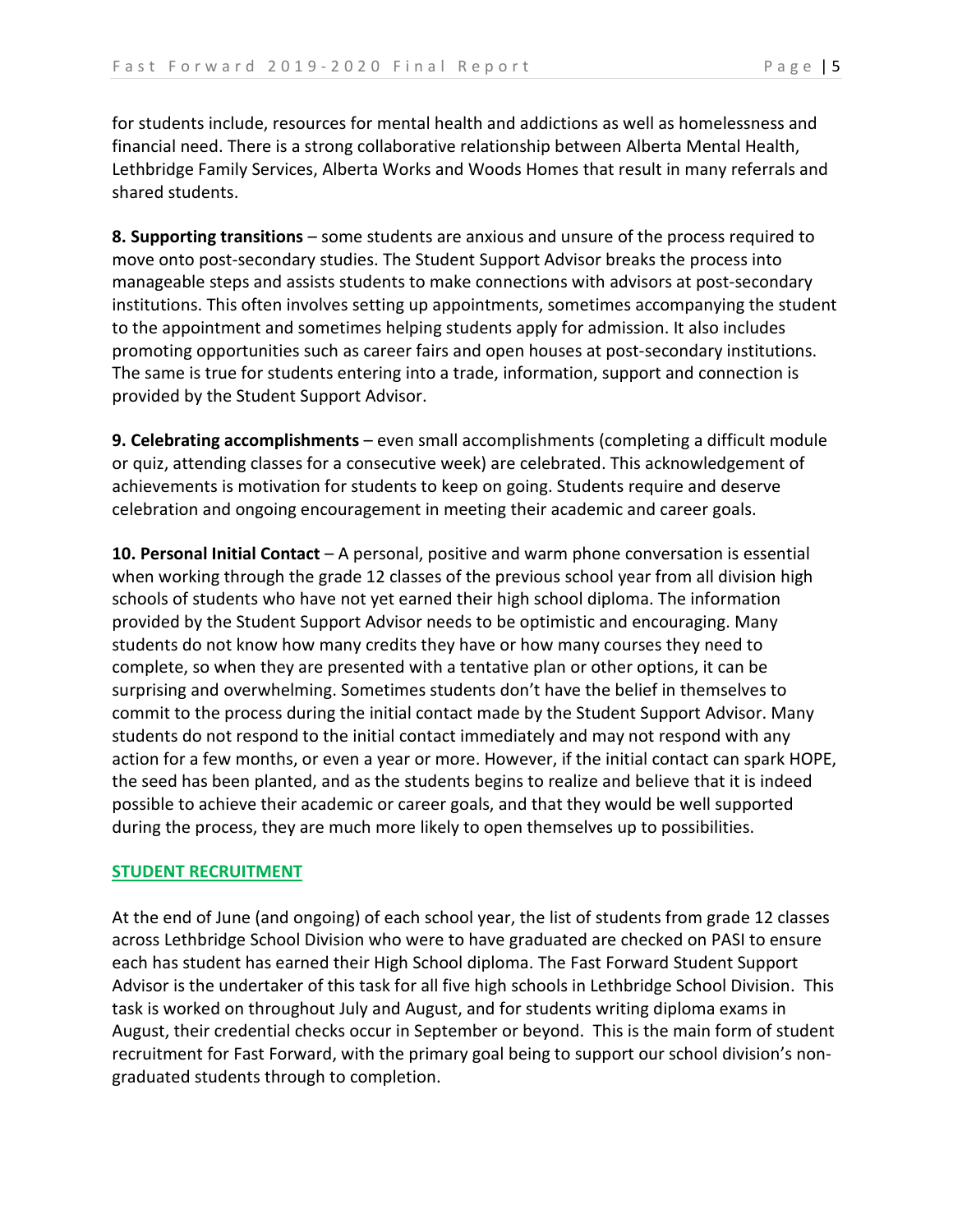Non-graduated students are then prioritized based on a combination of current number of credits earned, types of courses left to complete and student age on September  $1^{st}$ . Beginning in September and carried on throughout the school year, the Student Support Advisor makes contact with the non-graduated students from the previous school year in an effort to reengage them and work towards high school completion.

The unfortunate exception is students of ESL and K&E status who are not contacted because of our inability to provide services for them beyond 3 years. However, if an ESL or K&E student initiates contact with Fast Forward, every effort is made to assist them.

Contact with non-graduated students is established using records from Power School. During the 2019-2020 school year, students were strongly encouraged to re-engage at their designate High School, oftentimes with Fast Forward support. (This is new - previously students would register at Victoria Park High School. The reason for the change is to not inundate Victoria Park with the sole responsibility of all non-graduated students.) Many students are apprehensive to return to their designate schools after their grade 12 year, and are then invited to meet with the Fast Forward Student Support Advisor where together, we uncover student academic needs and wants and sometimes then register at Victoria Park High School. Fast Forward will support students, current or non-graduated, at any of the five high schools.

Over the past couple of years, it has been impossible to contact and meet with all students mentioned in the above process. The reason is twofold. Firstly, this was a task that, between 2010 and 2016 was contracted out. Since 2016 it has been an addition to the responsibilities of the Student Support Advisor. Secondly, local agencies and the larger Lethbridge community are increasingly aware of the Fast Forward initiative and it is challenging to keep up with referrals from community agencies, post-secondary institutions, friends, families and colleagues. Selfreferrals resulting from brochures, posters and other media coverage were also increasing and Fast Forward had to reign in some of the community advertising. This is definitely good news! The program is reaching many students and they are finding success. However, one concern is that there are many more students for whom we do not have the time nor the personnel to make that initial contact and continue with ongoing support.

Throughout the school year, referrals from division high schools to Fast Forward may occur for a wide variety of reasons. Perhaps a student may be experiencing a physical or mental health situation and need extra support, or the regular school setting does not mesh with the financial situation of an independent student who is also employed part or full-time and the student is looking for an alternative way to complete courses. ESL students often require longer high school careers because of language-related barriers, and Indigenous students are culturally distinct with differing needs. The Fast Forward Student Support Advisor meets regularly with division high school counselors to assess individual student needs and programming. Working together as a division collaborative high school team is a definite strength of the Fast Forward initiative!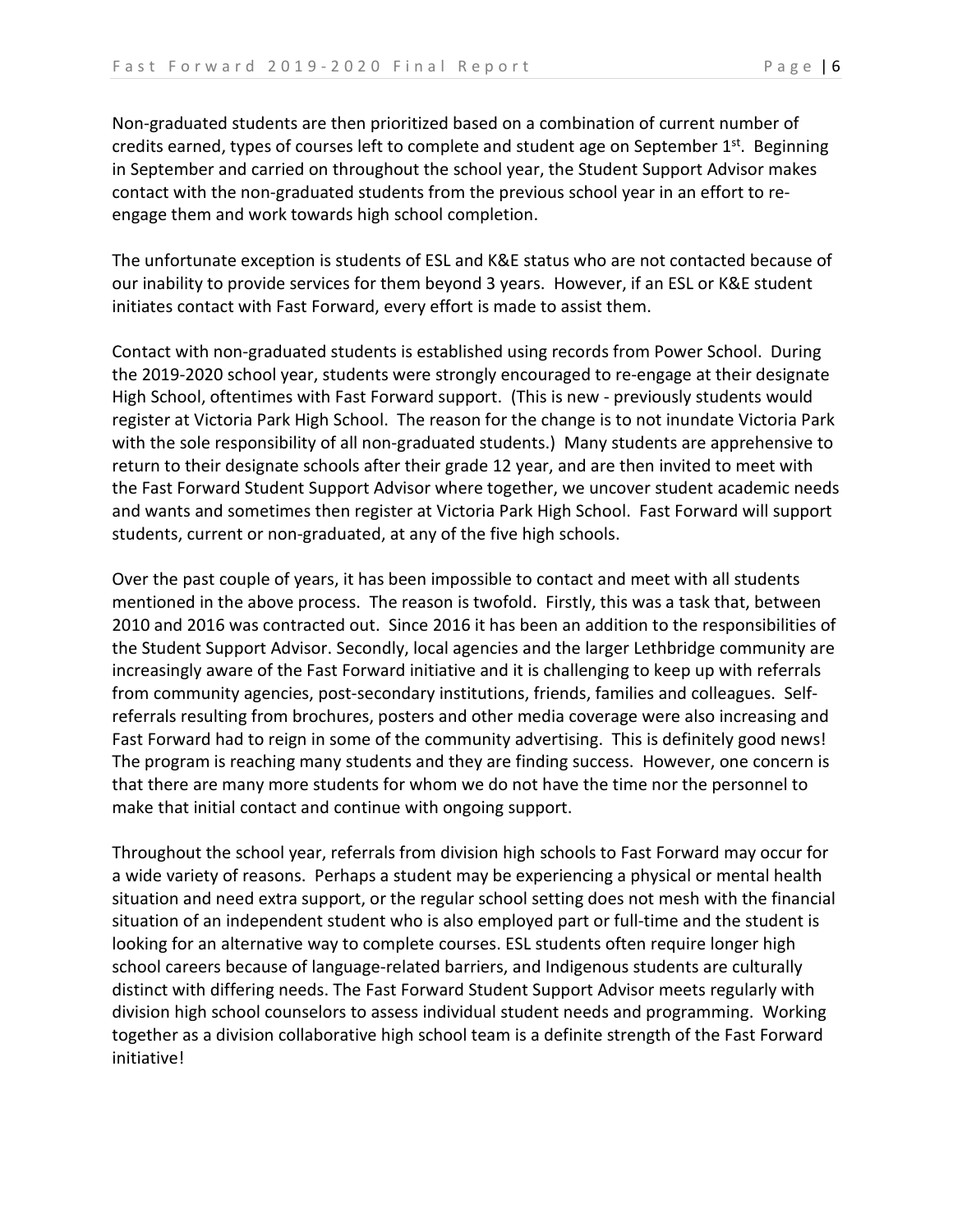There is no active recruitment of students who are 20 years or older; however, there are frequent inquiries about this initiative and request for guidance and help. Most commonly, these are previous Lethbridge School Division students who aged out and return as adults other times they are adults who are referred through friends or significant others. The Student Support Advisor will share many options for pursuing academic or career goals with them that may not necessarily include a High School diploma. For example, upgrading programs at Lethbridge College, challenging diploma exams, High School Equivalency, GED (general education diploma), or information about mature students through Alberta Education.

#### **DIVISION HIGH SCHOOL COLLABORATION and SUPPORT**

The Fast Forward initiative has been successful much in part due to the administrative and staff support at Victoria Park High School. Victoria Park High School provides a culture of care and expertise when dealing with youth. Individual student needs and accomplishments are noticed, supported and celebrated. This collaborative partnership has been crucial to the success of students in the Fast Forward Initiative.

#### **CONCLUSION**

The eleventh year of the Fast Forward High School Completion Initiative continues to show remarkable growth. The achievement of Fast Forward students remains steady and strong. Fast Forward continues to provide **DIRECTION, HOPE, POSSIBILITY** and **SUPPORT** to vulnerable students by providing a variety of unique supports for either high school completion, requirements for post-secondary or assisting students in career exploration. Fast Forward is continually expanding and evolving to meet the ever-changing needs of students in Lethbridge School Division and will continue to move in this direction with division support.

Fast Forward would gratefully be interested in meeting with any stakeholders reading this report who may have questions, comments or suggestions that could enhance the experience of Fast Forward students or increase success rates or better support student completion.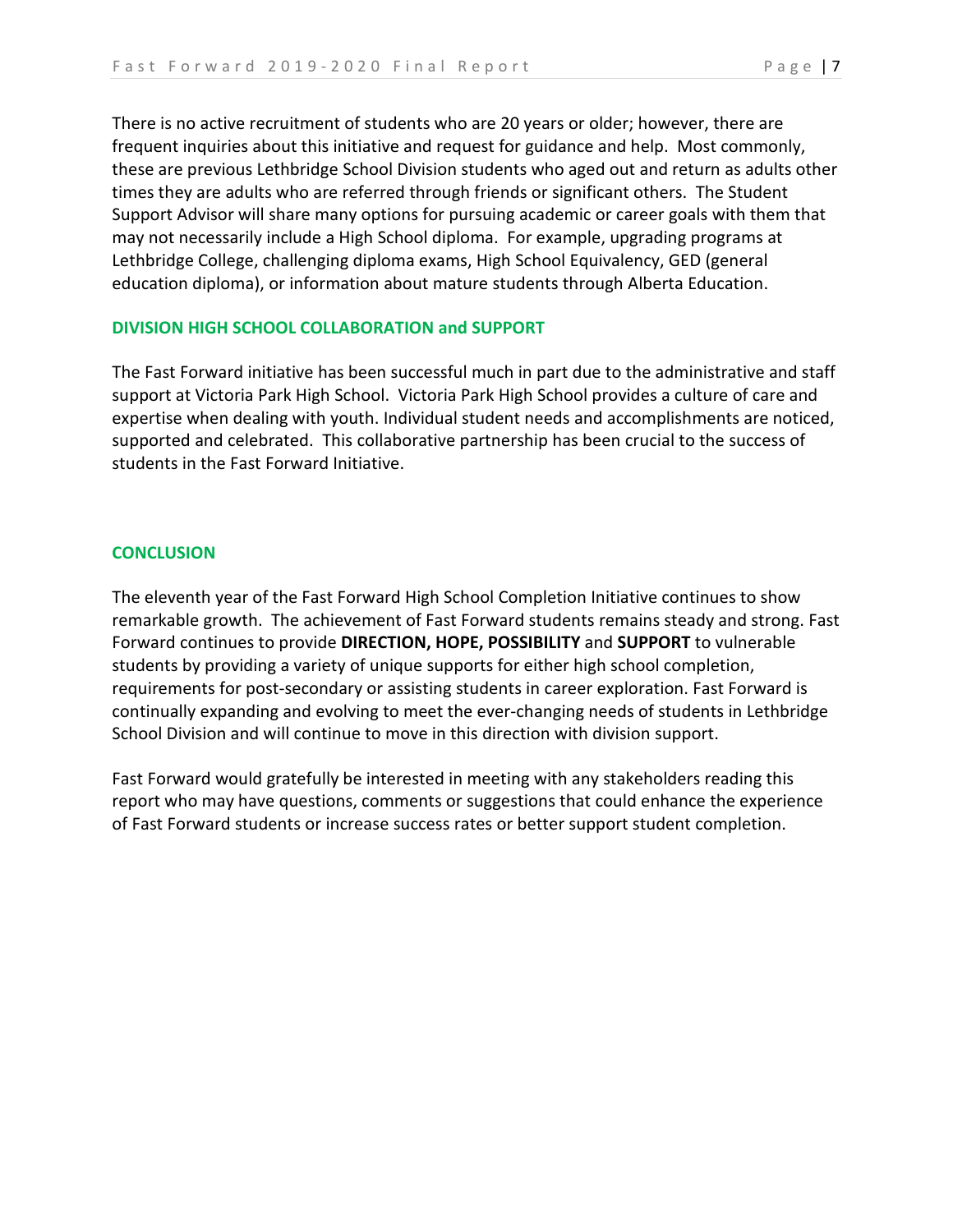## **DATA REPORT 2019-2020**

| Age as of               | <b>Number of</b> | <b>Number of Credits</b>  |
|-------------------------|------------------|---------------------------|
| September 1, 2019       | <b>Students</b>  | Earned to August 31, 2020 |
| 19 years old or younger | 72               | 1329                      |
| 20 years old or older   | 18               | 135                       |
|                         | <b>Students:</b> | <b>Credits:</b>           |
| TOTAL                   | 90               | 1464                      |

**90** - number of students registered in Fast Forward in 2019-2020

18 – number of overage students (20 years or older on September  $1<sup>st</sup>$ , 2019)

72 – number of underage students (19 years or younger on September  $1<sup>st</sup>$ , 2019)

- 35 number of males
- 52 number of females
- 3 identified as other gender

**46** - total number of students who made inquiries, but ultimately did NOT register in Fast Forward, and were, instead supported and directed to other places (This number reflects students that met with the Student Support Advisor, it does NOT include appointments cancelled or inquiries made during the school closure because of pandemic.)

**1464** – total number of credits earned by Fast Forward students in 2019-2020

135 - number of credits earned by overage students

1329 - number of credits earned by underage students

39 – number of students who earned a High School Diploma

- 5 number of students who earned a Certificate of Achievement
- 1 number of students who earned a High School Equivalency
- 3 number of students who earned pre-requisites for a trade or upgrading for post-secondary
- 5 number of students attending University in 2019-20
- 11 number of students attending College in 2019-20
- 2 number of students training in a trade 2019-20
- 20 number of students returning to Fast Forward in 2019-20
- 0 number of deceased students

**Table 1. Historical Summary of Student Registrations in the FASTFORWARD Program**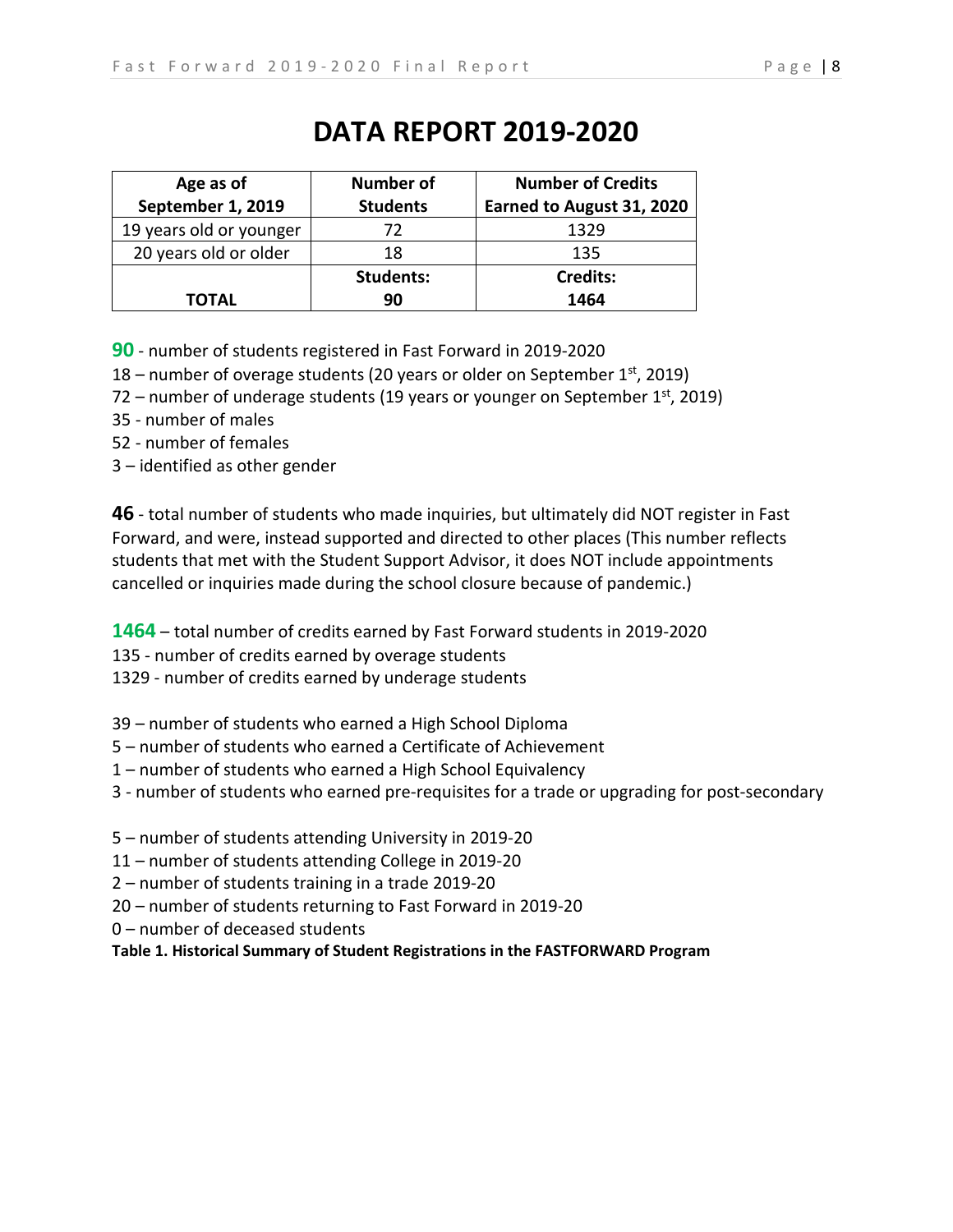



#### **Table 2. Historical Summary of Student Registrations in the FASTFORWARD Program by AGE**



**Table 3. Historical Summary of Credits Earned in the FASTFORWARD Program**